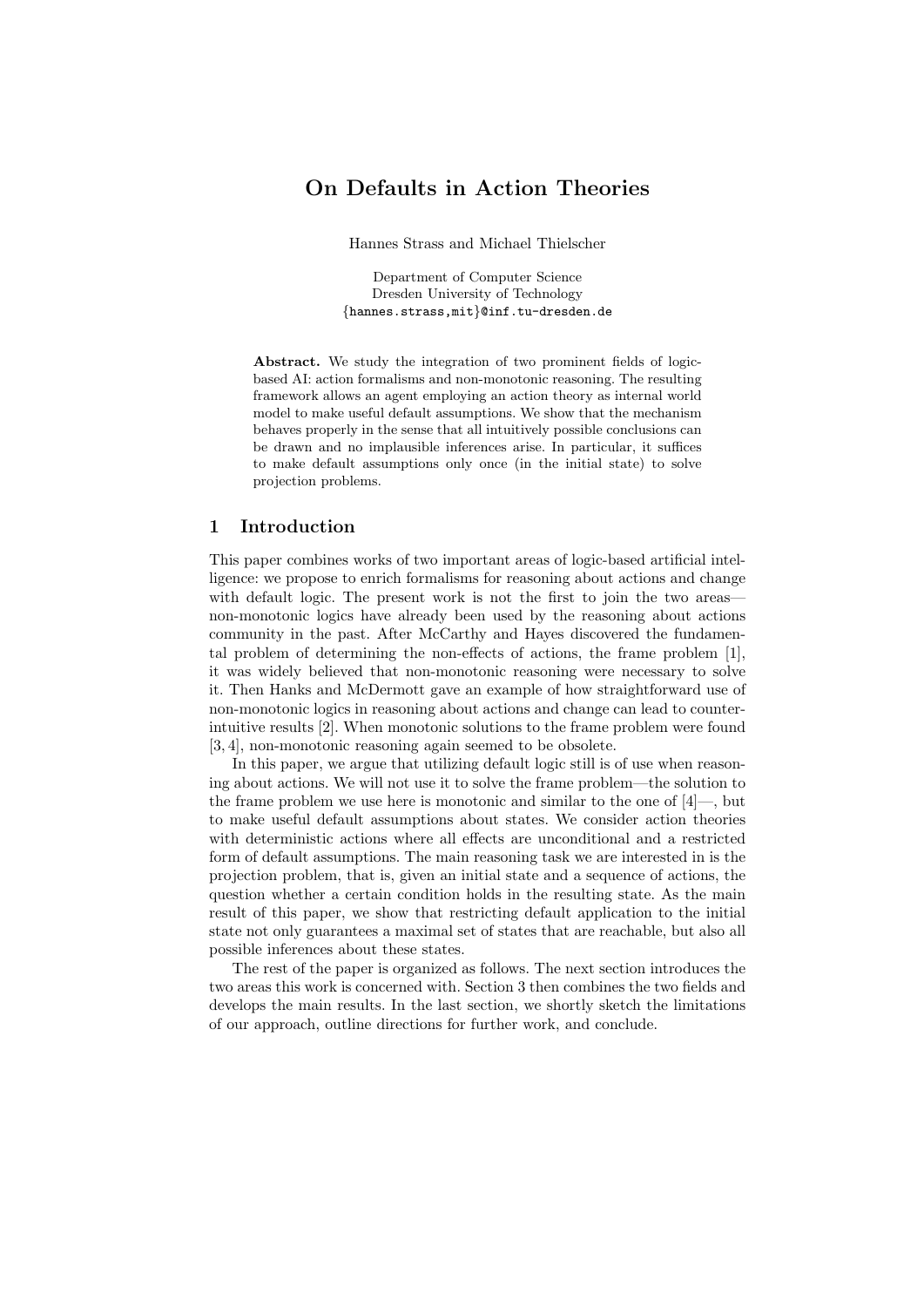### 2 Background

This section presents the formal underpinnings of the paper. In the first subsection we acquaint the reader with a unifying action calculus that we use to logically formalize action domains, and in the second subsection we recall the notions of default logic [5].

### 2.1 The Unifying Action Calculus

The stated objective of introducing the unifying action calculus (UAC) in [6] was to provide a universal framework for research in reasoning about actions. Since we want to formulate our results in a most general manner, we adopt the UAC for the present work.

The most notable generalization established by the UAC is its abstraction from the underlying time structure: it can be instantiated with formalisms using the time structure of situations (as the Situation Calculus [7] or the Fluent Calculus [4]), as well as with formalisms using a linear time structure (like the Event Calculus [8]).

The UAC uses only the sorts FLUENT, ACTION, and TIME along with the predicates  $\lt$ : TIME  $\times$  TIME (denoting an ordering of time points), Holds:  $FLUENT \times TIME$  (stating whether a fluent evaluates to true at a given time point), and  $Poss:$  ACTION  $\times$  TIME  $\times$  TIME (indicating whether an action is applicable for particular starting and ending time points). Uniqueness-of-names is assumed for all (finitely many) functions into sorts FLUENT and ACTION.

The following definition introduces the most important types of formulas of the unifying action calculus: they allow to express properties of states and applicability conditions and effects of actions.

**Definition 1.** Let  $s$  be a sequence of variables of sort TIME.

- A state formula  $\Phi[s]$  in s is a first-order formula with free variables s where
	- for each occurrence of  $Holds(\varphi, s)$  in  $\Phi[s]$  we have  $s \in s$  and
	- predicate Poss does not occur.

Let s, t be variables of sort TIME and  $A$  be a function into sort ACTION.

 $- A$  precondition axiom is of the form

$$
Poss(A(\boldsymbol{x}), s, t) \equiv \pi_A[s] \tag{1}
$$

where  $\pi_A[s]$  is a state formula in s with free variables among s, t, x. – An effect axiom is of the form

$$
Poss(A(\boldsymbol{x}), s, t) \supset (\forall f)(Holds(f, t) \equiv (\gamma_A^+ \vee (Holds(f, s) \wedge \neg \gamma_A^-))) \quad (2)
$$

where

$$
\gamma_A^+ = \bigvee_{0 \le i \le n_A^+} f = \varphi_i \text{ and } \gamma_A^- = \bigvee_{0 \le i \le n_A^-} f = \psi_i
$$

and the  $\varphi_i$  and  $\psi_i$  are terms of sort FLUENT with free variables among x.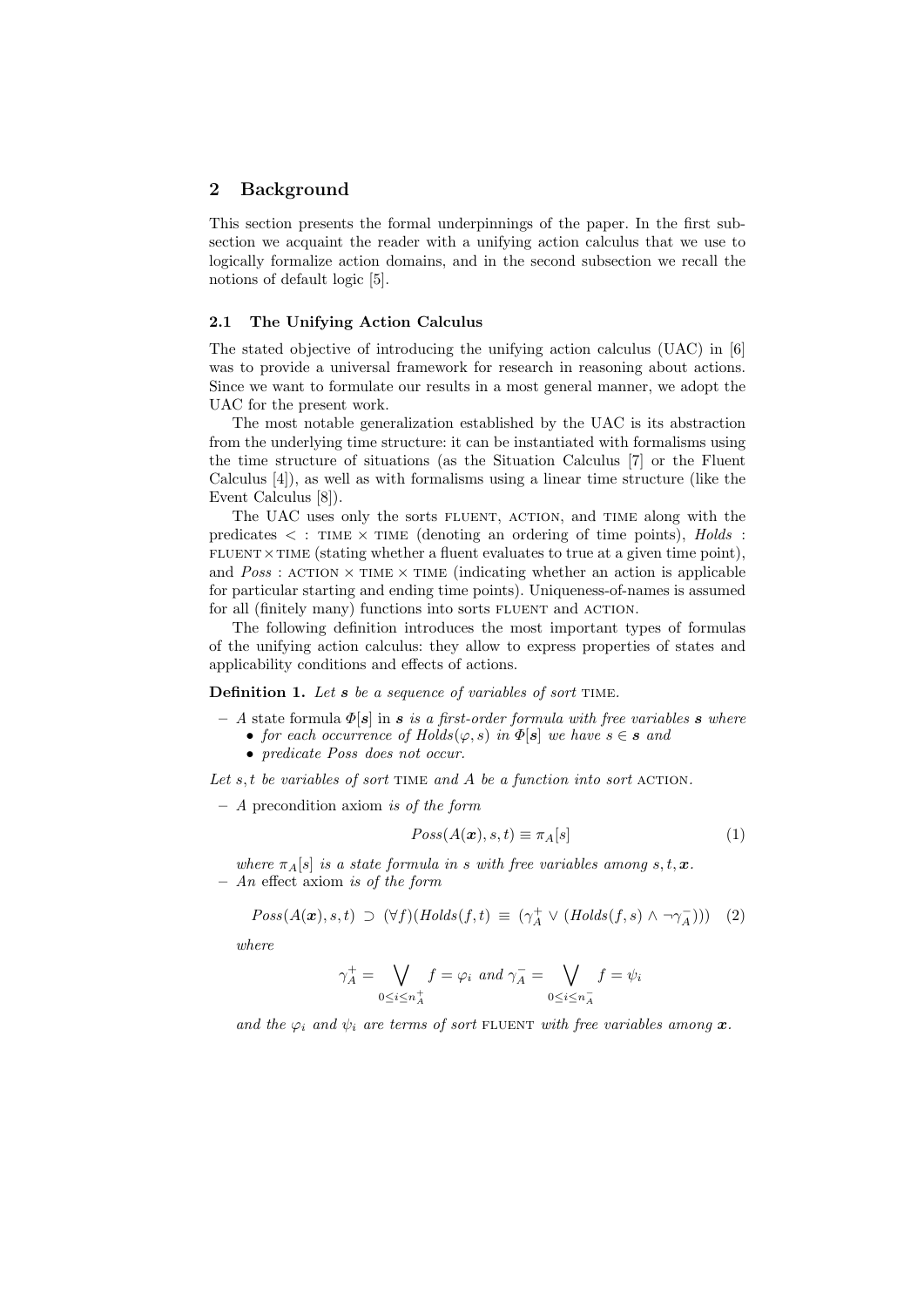Readers may be curious as to why the predicate Poss carries two time arguments instead of just one:  $Poss(a, s, t)$  is to be read as "action a is possible starting at time s and ending at time t." The formulas  $\gamma_A^+$  and  $\gamma_A^-$  enumerate the positive and negative effects of the action, respectively. This definition of effect axioms is a restricted version of the original definition of [6]—it only allows for deterministic actions with unconditional effects.

**Definition 2.** A (UAC) domain axiomatization consists of a finite set of foundational axioms Ω (that define the underlying time structure and do not contain the predicates Holds and Poss), a set  $\Pi$  of precondition axioms (1), and a set  $\Upsilon$  of effect axioms (2); the latter two for all functions into sort ACTION.

A domain axiomatization is progressing, if

- $\Omega \models (\exists s : \text{TIME})(\forall t : \text{TIME})s \leq t$
- $\Omega \cup \Pi$   $\models Poss(a, s, t) \supset s < t$

A domain axiomatization is sequential, if it is progressing and

$$
\Omega \cup \Pi \models Poss(a, s, t) \land Poss(a', s', t') \supset
$$

$$
(t < t' \supset t \le s') \land (t = t' \supset (a = a' \land s = s'))
$$

That is, a domain axiomatization is progressing if there exists a least time point and time always increases when applying an action. A sequential domain axiomatization furthermore requires that no two actions overlap.

Since we are mainly interested in the projection problem, our domain axiomatizations will usually include a set  $\Sigma_0$  of state formulas in the least time point that characterize the initial state.

To illustrate the intended usage of the introduced notions, we make use of a variant of the example of [2], the Yale Shooting scenario.

*Example 1*. Consider the domain axiomatization  $\Sigma = \Omega_{\text{sit}} \cup \Pi \cup \Upsilon \cup \Sigma_0^{-1}$ . The precondition axioms say that the action Shoot is possible if the gun is loaded and the actions Load and Wait are always possible.

$$
\Pi = \{ Poss(\text{Show}, s, t) \equiv (\text{Holds}(\text{Loaded}, s) \land t = Do(\text{Show}, s)),
$$

$$
Poss(\text{Load}, s, t) \equiv t = Do(\text{Load}, s), Poss(\text{Wait}, s, t) \equiv t = Do(\text{Wait}, s)\}
$$

With these preconditions and foundational axioms  $\Omega_{sit}$ , the domain axiomatization is sequential. The effect of shooting is that the turkey ceases to be alive, loading the gun causes it to be loaded, and waiting does not have any effect. All effect axioms in  $\Upsilon$  are of the form (2), we state only the  $\gamma^{\pm}$  different from the empty disjunction:  $\gamma_{\text{Load}}^+ = (f = \text{Loaded})$ ,  $\gamma_{\text{Showot}}^- = (f = \text{Alive})$ . Finally, we state that the turkey is alive in the initial situation,  $\Sigma_0 = \{Holds(\text{Alive}, S_0)\}$ . We can now employ logical entailment to answer the question whether the turkey is still alive after applying the actions Load, Wait, and Shoot, respectively. With the notation  $Do([a_1, \ldots, a_n], s)$  as abbreviation for  $Do(a_n, Do(\ldots, Do(a_1, s) \ldots))$ , it is easy to see that  $\Sigma \models \neg \text{Holds}(\text{Alive}, \text{Do}(\text{Load}, \text{Wait}, \text{Show}), S_0)$ .

 $\Omega_{sit}$  denotes the foundational axioms for situations. They have been omitted from the presentation due to a lack of space and can be found in [9].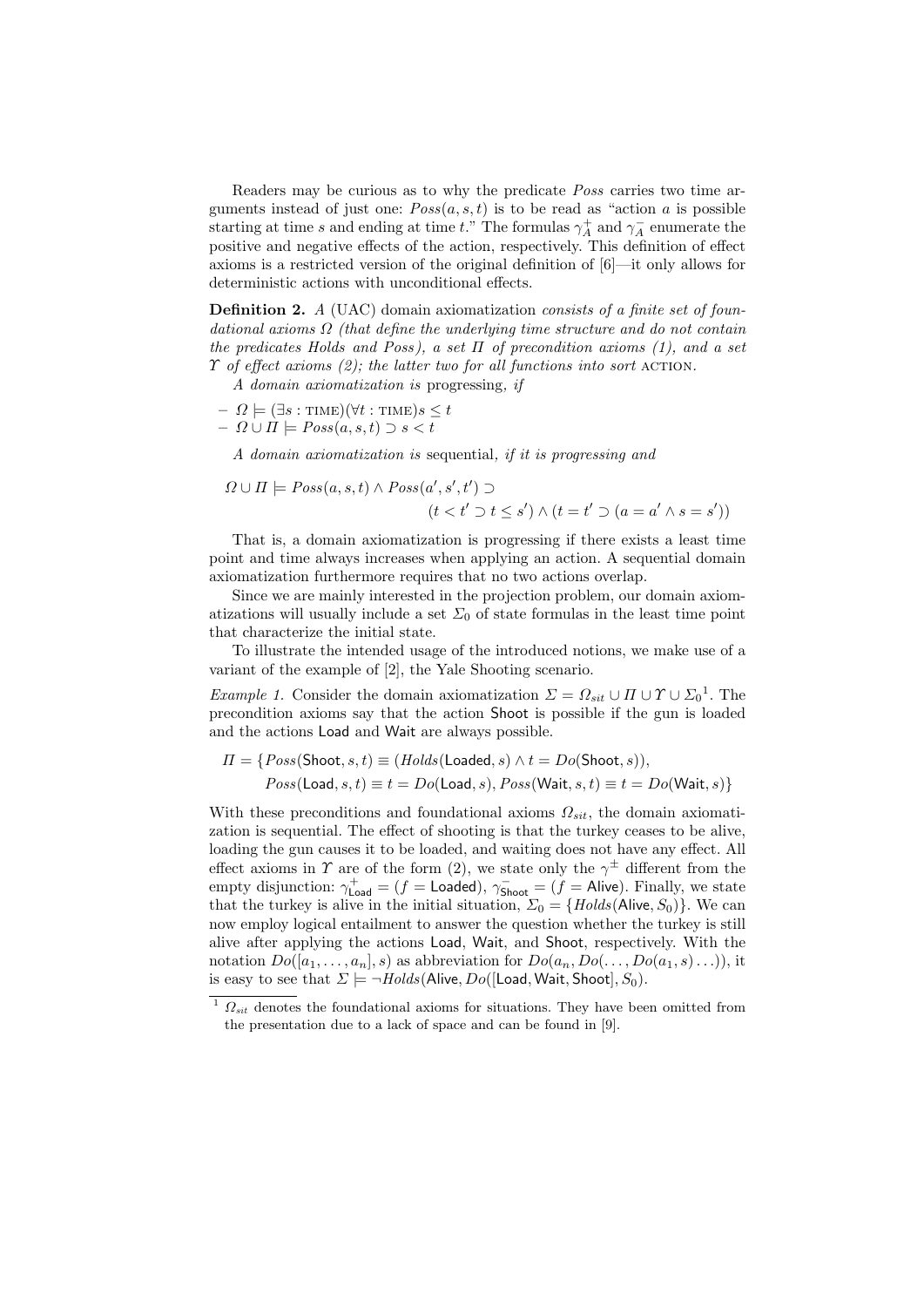#### 2.2 Default Logic

Introduced in the seminal work by Reiter [5], default logic has become one of the most important formalisms for non-monotonic reasoning. The semantics for supernormal defaults used here is taken from [10], which is itself an enhancement of a notion developed in [11].

Definition 3. A supernormal default rule, or, for short, default, is a closed first-order formula. Any formulas with occurrences of free variables are taken as representatives of their ground instances.

For a set of closed formulas S, we say the default  $\delta$  is active in S if both  $\delta \notin S$  and  $\neg \delta \notin S$ .

A (supernormal) default theory is a pair  $(W, \mathcal{D})$ , where W is a set of sentences and D a set of default rules.

A default rule can thus also be seen as a hypothesis that we are willing to assume, but prepared to give up in case of contradiction. A default theory then adds a set of formulas, the indefeasible knowledge, that we are not willing to give up for any reason.

**Definition 4.** Let  $(W, \mathcal{D})$  be a default theory where all default rules are supernormal and  $\prec$  be a total order on  $\mathcal D$ . Define  $E_0 := Th(W)$  and for all  $i \geq 0$ ,

$$
E_{i+1} = \begin{cases} E_i & \text{if no default is active in } E_i \\ Th(E_i \cup \{\delta\}) & \text{otherwise, where } \delta \text{ is the } \prec \prec \\ & \text{minimal default active in } E_i. \end{cases}
$$

Then the set  $E := \bigcup_{i>0} E_i$  is called the extension generated by  $\prec\!\!\prec$ .

A set of formulas  $E$  is a preferred extension for  $(W, \mathcal{D})$  if there exists a total order  $\prec$  that generates E. The set of all preferred extensions for a default theory  $(W, \mathcal{D})$  is denoted by  $Ex(W, \mathcal{D})$ .

An extension for a default theory can be seen as a way of assuming as many defaults as possible without creating inconsistencies. It should be noted that, although the definition differs, our extensions are extensions in the sense of [5].

Based on extensions, one can define skeptical and credulous conclusions for default theories: skeptical conclusions are formulas that are contained in every extension, credulous conclusions are those that are contained in at least one extension.

**Definition 5.** Let  $(W, \mathcal{D})$  be a supernormal default theory and  $\Psi$  be a first-order formula.

$$
W \succcurlyeq_{\mathcal{D}}^{skept} \Psi \stackrel{\text{def}}{=} \Psi \in \bigcap_{E \in Ex(W,\mathcal{D})} E, \quad W \succcurlyeq_{\mathcal{D}}^{cred} \Psi \stackrel{\text{def}}{=} \Psi \in \bigcup_{E \in Ex(W,\mathcal{D})} E
$$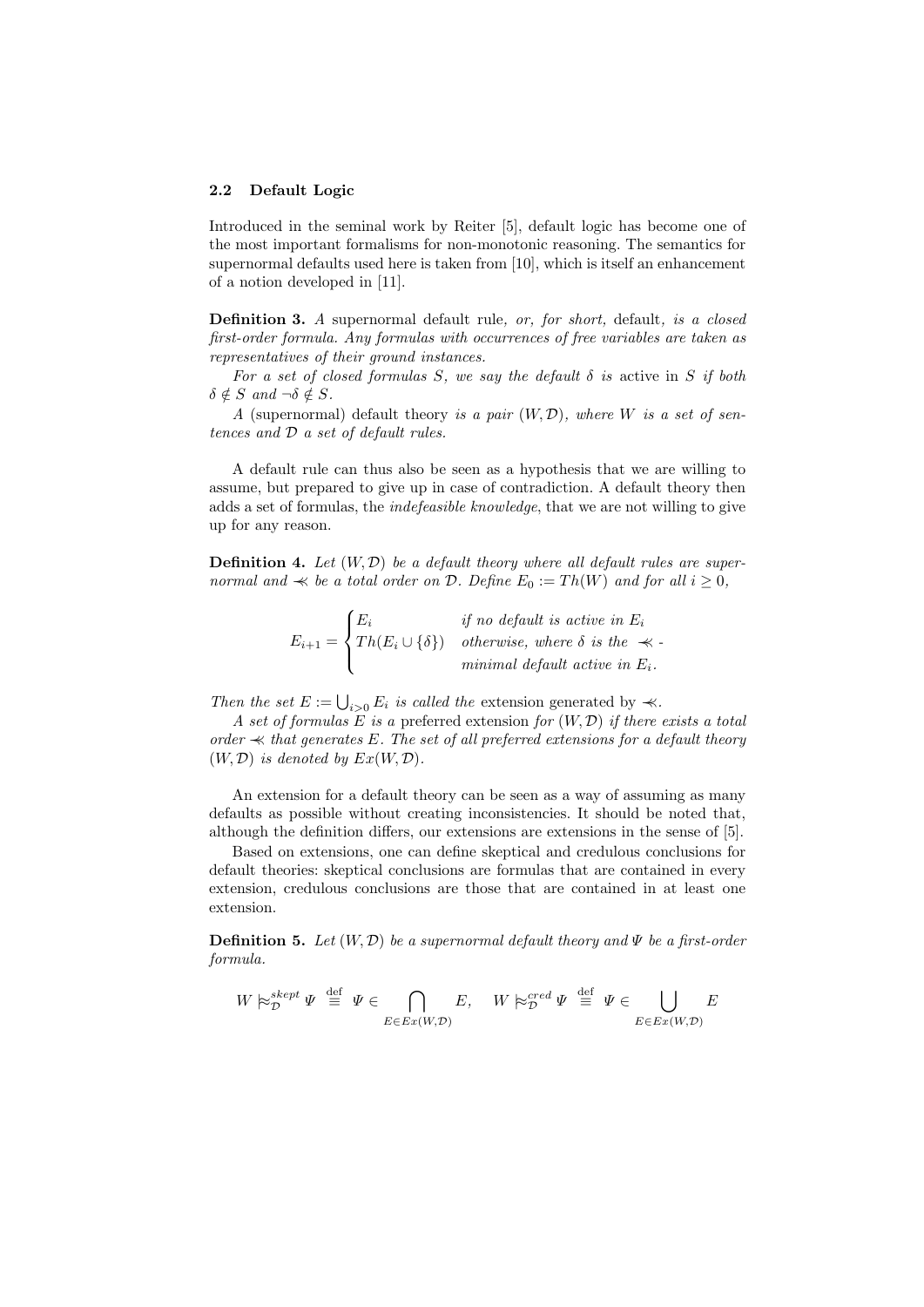### 3 Domain Axiomatizations with Defaults

The concepts established up to this point are now easily combined to the notion of a domain axiomatization with defaults, our main object of study. It is essentially a default theory having an action domain axiomatization as indefeasible knowledge.

**Definition 6.** A domain axiomatization with defaults is a pair  $(\Sigma, \mathcal{D}[s])$ , where  $\Sigma$  is a UAC domain axiomatization and  $\mathcal{D}[s]$  is a set of supernormal defaults of the form  $Holds(\varphi, s)$  or  $\neg Holds(\varphi, s)$  for a fluent  $\varphi$ .

We next define what it means for a time point to be reachable in an action domain. Intuitively, it means that there is a sequence of actions that leads to the time point when applied in sequence starting in the initial time point.

**Definition 7.** Let  $\Sigma$  be a domain axiomatization and  $\mathcal{D}[s]$  be a set of defaults.

$$
Reach(r) \stackrel{\text{def}}{=} (\forall R)(( (\forall s)(Init(s) \supset R(s))\land (\forall a, s, t)(R(s) \land Poss(a, s, t) \supset R(t))) \supset R(r))
$$
(3)

$$
Init(t) \stackrel{\text{def}}{=} \neg (\exists s) s < t \tag{4}
$$

A time point  $\tau$  is called

- finitely reachable in  $\Sigma$  if  $\Sigma \models \text{Reach}(\tau)$ ;
- finitely, credulously reachable in  $(\Sigma, \mathcal{D}[\sigma])^2$ , if  $\sigma$  is finitely reachable in  $\Sigma$ and for some extension E for  $(\Sigma, \mathcal{D}[\sigma])$  we have  $E \models$  Reach $(\tau)$ ;
- finitely, weakly skeptically reachable in  $(\Sigma, \mathcal{D}[\sigma])$ , if  $\sigma$  is finitely reachable in  $\Sigma$  and for all extensions E for  $(\Sigma, \mathcal{D}[\sigma])$ , we have  $E \models$  Reach $(\tau)$ ;
- finitely, strongly skeptically reachable in  $(\Sigma, \mathcal{D}[\sigma])$ , if  $\sigma$  is finitely reachable in  $\Sigma$  and there exist ground actions  $\alpha_1, \ldots, \alpha_n$  and time points  $\tau_0, \ldots, \tau_n$ such that  $\Sigma \succ \succ^{\text{sk}ept}_{\mathcal{D}[\sigma]} Poss(\alpha_i, \tau_{i-1}, \tau_i)$  for all  $1 \leq i \leq n$ ,  $\tau_0 = \sigma$ , and  $\tau_n = \tau$ .

With situations as underlying time structure, weak and strong skeptical reachability coincide. This is because the foundational axioms for situations [9] entail that situations have unique predecessors.

Example 1 (continued). We add a fluent Broken that indicates if the gun does not function properly. Shooting is now only possible if the gun is loaded and not broken:

 $Poss(\text{Show, } s, t) \equiv (Holds(\text{Loaded}, s) \land \neg Holds(\text{Brown, } s) \land t = Do(\text{Show, } s))$ 

Unless there is information to the contrary, it should be assumed that the gun has no defects. This is expressed by the set of defaults  $\mathcal{D}[s] = \{\neg Holds(\text{Broken}, s)\}.$ Without the default assumption, it cannot be concluded that the action Shoot is

<sup>&</sup>lt;sup>2</sup> By  $\mathcal{D}[\sigma]$  we denote the set of defaults in  $\mathcal{D}[s]$  where s has been instantiated by the term  $\sigma$ .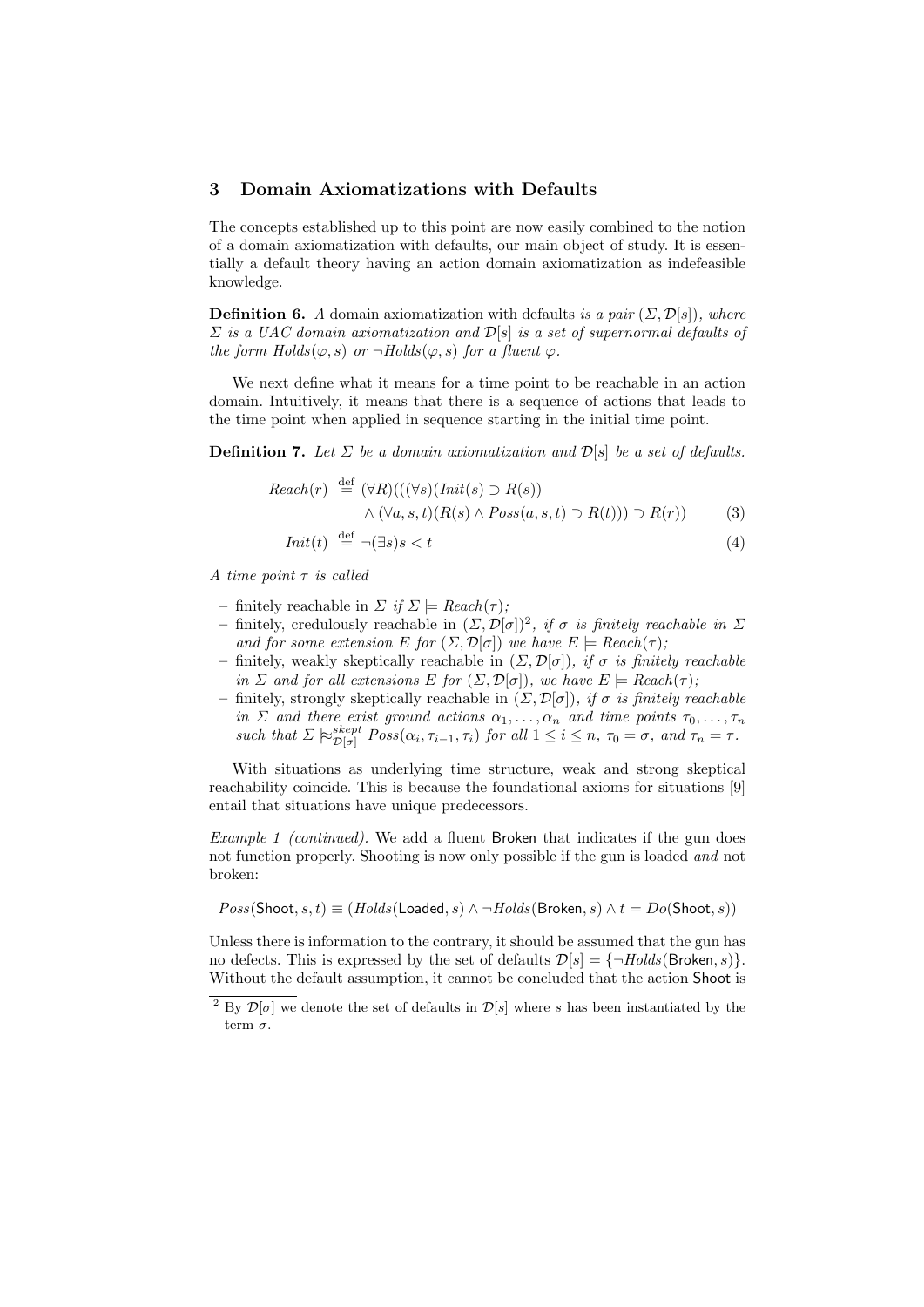possible after performing Load and Wait since it cannot be inferred that the gun is not broken. Using the abbreviations  $S_1 = Do(\text{Load}, S_0), S_2 = Do(\text{Wait}, S_1)$ , and  $S_3 = Do($ Shoot,  $S_2$ ), we illustrate how the non-monotonic entailment relation defined earlier enables us to use the default rule to draw the desired conclusion:

$$
\Sigma \models_{\mathcal{D}[S_0]}^{skept} \neg Holds(\text{Broken}, S_2),
$$
  
\n
$$
\Sigma \models_{\mathcal{D}[S_0]}^{skept} Poss(\text{Shoot}, S_2, S_3), \text{ and}
$$
  
\n
$$
\Sigma \models_{\mathcal{D}[S_0]}^{skept} \neg Holds(\text{Alive}, S_3).
$$

The default conclusion that the gun works correctly, drawn in  $S_0$ , carries over to  $S_2$  and allows to conclude applicability of Shoot in  $S_2$  and its effects on  $S_3$ .

In the example just seen, default reasoning could be restricted to the initial situation. As it turns out, this is sufficient for the type of action domain considered here: effect axiom (2) never "removes" information about fluents and thus never makes more defaults active after executing an action. This observation is formalized by the following lemma. It essentially says that to reason about a time point in which an action ends, it makes no difference whether we apply the defaults to the resulting time point or to the time point when the action starts. This holds of course only due to the restricted nature of effect axiom (2).

**Lemma 1.** Let  $(\Sigma, \mathcal{D}[s])$  be a domain axiomatization with defaults,  $\alpha$  be a ground action such that  $\Sigma \models Poss(\alpha, \sigma, \tau)$  for some  $\sigma, \tau$ : TIME, and let  $\Psi[\tau]$  be a state formula in  $\tau$ . Then

$$
\Sigma \hspace{0.2em}\mathop{\triangleright}\nolimits^{skept}_{\mathcal{D}[\sigma]} \Psi[\tau] \hspace{0.2em} \mathop{if}\nolimits \Sigma \hspace{0.2em}\mathop{\triangleright}\nolimits^{skept}_{\mathcal{D}[\tau]} \Psi[\tau]
$$

The next theorem says that all *local* conclusions about a finitely reachable time point  $\sigma$  (that is, all conclusions about  $\sigma$  using defaults from  $\mathcal{D}[\sigma]$ ) are exactly the conclusions about  $\sigma$  that we can draw by instantiating the defaults only with the least time point.

**Theorem 1.** Let  $(\Sigma, \mathcal{D}[s])$  be a progressing domain axiomatization with defaults,  $\lambda$  its least time point,  $\sigma$ : TIME be finitely reachable in  $\Sigma$ , and  $\Psi[\sigma]$  be a state formula. Then

$$
\varSigma \hspace{0.05cm}\succcurlyeq^{skept}_{\mathcal{D}[\sigma]}\Psi[\sigma]\hspace{0.05cm} \text{ iff } \varSigma \hspace{0.05cm}\succcurlyeq^{skept}_{\mathcal{D}[\lambda]}\Psi[\sigma]
$$

It thus remains to show that local defaults are indeed exhaustive with respect to local conclusions. The next lemma takes a step into this direction: it states that action application does not increase default knowledge about past time points.

**Lemma 2.** Let  $(\Sigma, \mathcal{D}[s])$  be a domain axiomatization with defaults,  $\alpha$  be a ground action such that  $\Sigma \models Poss(\alpha, \sigma, \tau)$  for some  $\sigma, \tau$ : TIME, and let  $\Psi[\rho]$  be a state formula in  $\rho$ : TIME where  $\rho \leq \sigma$ . Then

$$
\Sigma \hspace{0.2em}\approx\hspace{-0.9em}\mid\hspace{0.58em} \mathop{\rm s\hspace{0.3em}k e p t}\limits^{} \Psi[\rho] \hspace{0.2em} implies \hspace{0.2em} \Sigma \hspace{0.2em}\approx\hspace{-0.9em}\mid\hspace{0.58em} \mathop{\rm s\hspace{0.3em}k e p t}\limits^{} \Psi[\rho]
$$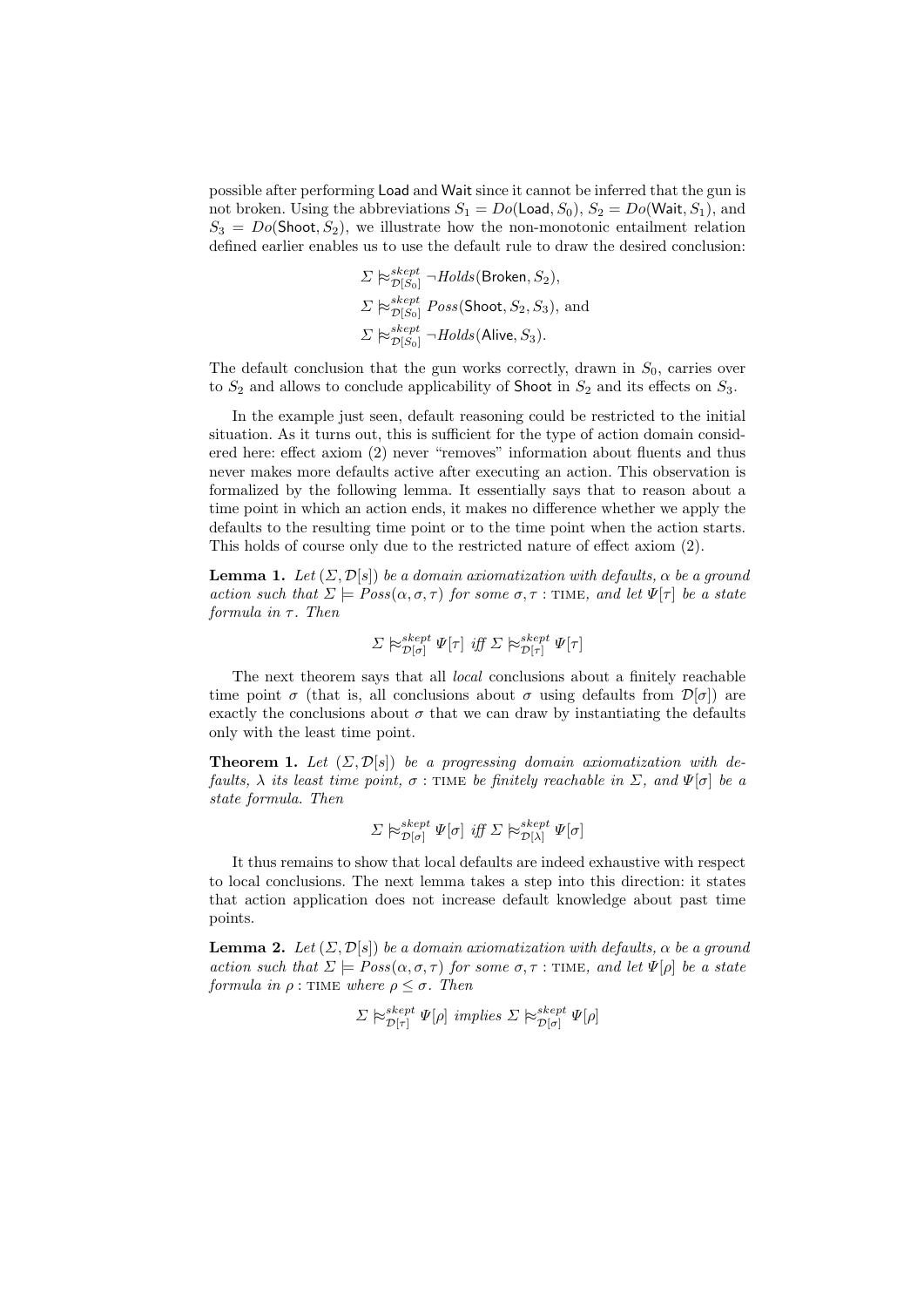The converse of the lemma does not hold, since an action effect might preclude a default conclusion about the past. Using the above lemma and simple induction on the length of action sequences, one can establish the following.

**Theorem 2.** Let  $(\Sigma, \mathcal{D}[s])$  be a progressing domain axiomatization with defaults, let  $\Psi[s]$  be a state formula,  $\sigma \leq \tau$  be time points, and  $\sigma$  be finitely reachable in  $\Sigma$ . Then

$$
\Sigma \hspace{0.05cm}\approx\hspace{-0.05cm} \infty^{skept} \hspace{0.05cm} \Psi[\sigma] \hspace{0.05cm}\text{implies}\hspace{0.05cm} \Sigma \hspace{0.05cm}\approx\hspace{-0.05cm} \infty^{skept} \hspace{0.05cm} \Psi[\sigma]
$$

The next theorem, our first main result, now combines Theorems 1 and 2 and tells us that default instantiation to the least time point subsumes default instantiation in any time point in the future of the time point we want to reason about.

**Theorem 3.** Let  $(\Sigma, \mathcal{D}[s])$  be a progressing domain axiomatization with defaults,  $\lambda$  be its least time point,  $\Psi[s]$  be a state formula, and  $\sigma < \tau$  be terms of sort TIME where  $\sigma$  is finitely reachable in  $\Sigma$ . Then

$$
\Sigma \hspace{0.05cm}\approx\hspace{-0.05cm} \infty^{skept} \hspace{0.05cm} \Psi[\sigma] \hspace{0.05cm}\text{implies}\hspace{0.05cm} \Sigma \hspace{0.05cm}\approx\hspace{-0.05cm} \infty^{skept} \hspace{0.05cm} \Psi[\sigma]
$$

Proof.  $\Sigma \Join_{\mathcal{D}[\tau]}^{skept} \Psi[\sigma]$  implies  $\Sigma \Join_{\mathcal{D}[\sigma]}^{skept} \Psi[\sigma]$  by Theorem 2. By Theorem 1, this is the case iff  $\Sigma \Join_{\mathcal{D}[\lambda]}^{skept} \Psi[\sigma]$ .

What this theorem misses out, however, are time points that are not finitely reachable in  $\Sigma$  only, but where some action application along the way depends crucially on a default conclusion. To illustrate this, recall Example 1: the situation  $Do([Load, Wait, shoot], S_0)$  is not reachable in  $\Sigma$ , because the necessary precondition that the gun is not broken cannot be inferred without the respective default.

The following theorem, our second main result, now assures sufficiency of instantiation with the least time point also for time points that are only reachable by default.

**Theorem 4.** Let  $(\Sigma, \mathcal{D}[s])$  be a progressing domain axiomatization with defaults,  $\lambda$  its least time point,  $\sigma$  be a time point that is finitely reachable in  $\Sigma$ ,  $\Psi[s]$  be a state formula, and  $\tau$  be a time point that is finitely, strongly skeptically reachable in  $(\Sigma, \mathcal{D}[\sigma])$ . Then

1.  $\tau$  is finitely, strongly skeptically reachable in  $(\Sigma, \mathcal{D}[\lambda])$ , and 2.  $\Sigma \Join_{\mathcal{D}[\sigma]}^{\text{skept}} \Psi[\tau]$  iff  $\Sigma \Join_{\mathcal{D}[\lambda]}^{\text{skept}} \Psi[\tau]$ .

An immediate consequence of this result is that instantiation in the least time point also provides a "maximal" number of reachable time points: default instantiation with a later time point might potentially prevent actions in the least time point, which in turn might render yet another time point unreachable.